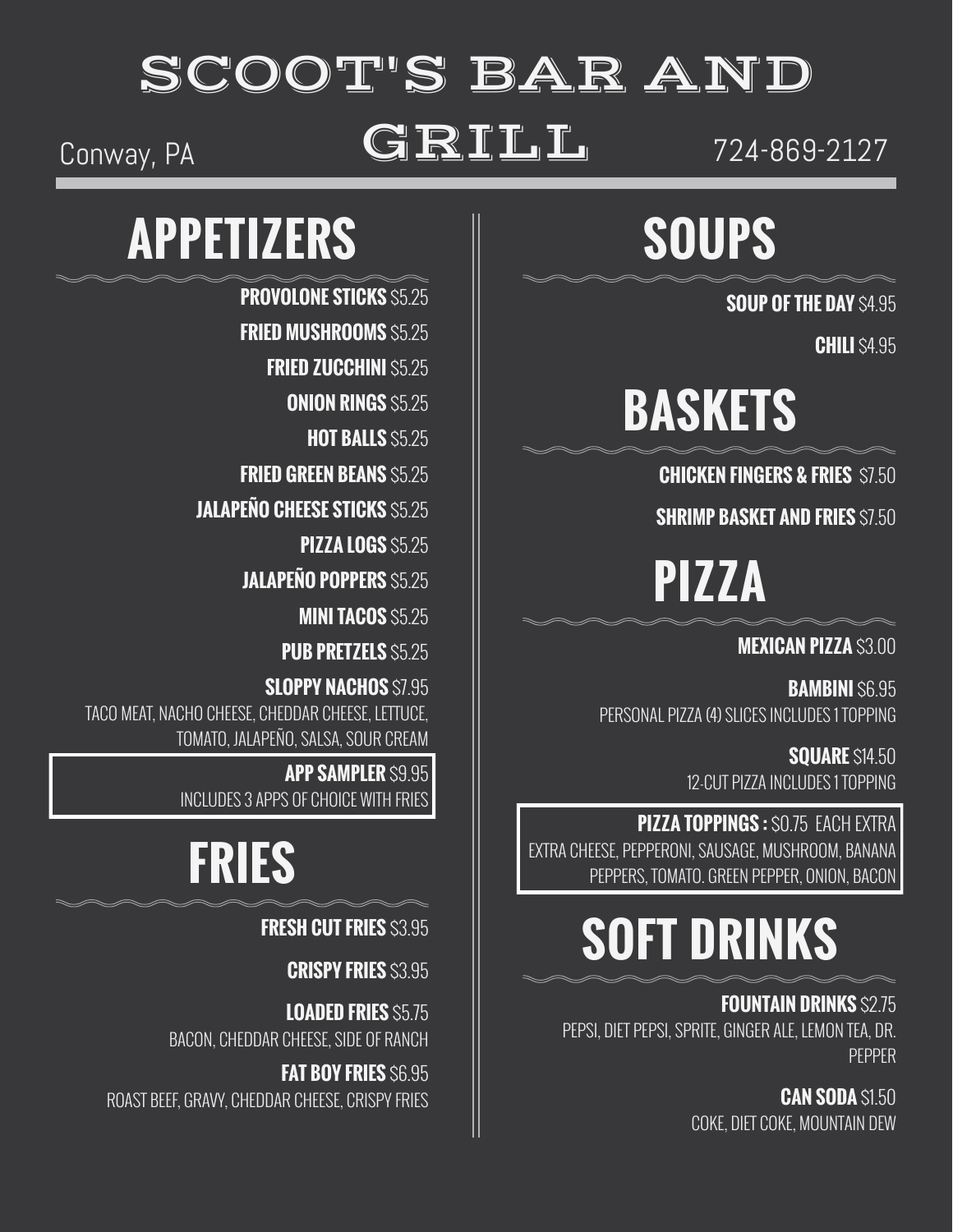### **HOAGIES**

#### **ITALIAN** \$8.95

CAPICOLA, HAM, PEPPERONI, SALAMI, PROVOLONE CHEESE, BANANA PEPPERS, LETTUCE, TOMATO, ONION, ITALIAN **DRESSING** 

**PHILLY STEAK** \$9.50 PEPPERS, ONIONS, MUSHROOMS, PROVOLONE CHEESE, LETTUCE, TOMATO

**CHICKEN PHILLY** \$8.95 PEPPERS, ONIONS, MUSHROOMS, PROVOLONE CHEESE, LETTUCE, TOMATO

> **MEATBALL** \$8.95 SAUCE & PROVOLONE CHEESE

**HOT SAUSAGE HOAGIE \$8.95** PEPPERS, ONIONS, SAUCE, PROVOLONE CHEESE

### **SALADS**

**STEAK SALAD** \$10.95 LETTUCE, TOMATO, PEPPERS, ONIONS, CUCUMBERS, EGGS, FRIES, CHEESE

**FRIED CHICKEN SALAD** \$9.95 LETTUCE, TOMATO, PEPPERS, ONIONS, CUCUMBERS, EGGS, FRIES, CHEESE

**GRILLED CHICKEN SALAD** \$9.95 LETTUCE, TOMATO, PEPPERS, ONIONS, CUCUMBERS, EGGS, FRIES, CHEESE

**DRESSINGS : FXTRA \$0.75** RANCH, BLUE CHEESE, ITALIAN, BASLAMIC, FRENCH, SWEET AND SOUR, CAESAR, BLUE CHEESE

### **HOLD LETTUCE**

**STEAK FRIES AND CHEESE** \$9.50

**CHICKEN FRIES AND CHEESE** \$8.50

### **SANDWICHES**

**HOT ROAST BEEF \$8.95** WITH FRENCH FRIES AND GRAVY ALL OVER

**HOT HAMBURGER** \$7.95 WITH FRENCH FRIES AND GRAVY ALL OVER

**CLUB SANDWICH \$7.95** HAM, BACON, TURKEY, LETTUCE, TOMATO, CHEESE

**GRILLED CHEESE** \$4.50

**GRILLED HAM & CHEESE** \$6.50

**GRILLED CHEESE WITH BACON** \$4,95

**CHICKEN FINGER SANDWICH \$7.95** 

**TURKEY, BACON & SWISS \$7.95** 

**BLT** \$4.50

**TUNA SALAD** \$4.95

**EGG SALAD** \$4.95

**GYRO** \$7.95 LETTUCE, TOMATO, ONION, SIDE OF TZATZIKI SAUCE

### **WRAPS**

**FRIED CHICKEN WRAP** \$8.50 LETTUCE, TOMATO, CHEESE

**GRILLED CHICKEN WRAP** \$8.50 LETTUCE, TOMATO, CHEESE

**BUFFALO CHICKEN WRAP** \$8.50 BANANA PEPPERS, LETTUCE, TOMATO, CHEESE

**STEAK PHILLY WRAP** \$9.50 GREEN PEPPERS, ONIONS, MUSHROOMS, LETTUCE, TOMATO, PROVOLONE CHEESE

> **CHICKEN PHILLY** \$8.50 PEPPERS, ONIONS, MUSHROOMS, LETTUCE, TOMATO, PROVOLONE CHEESE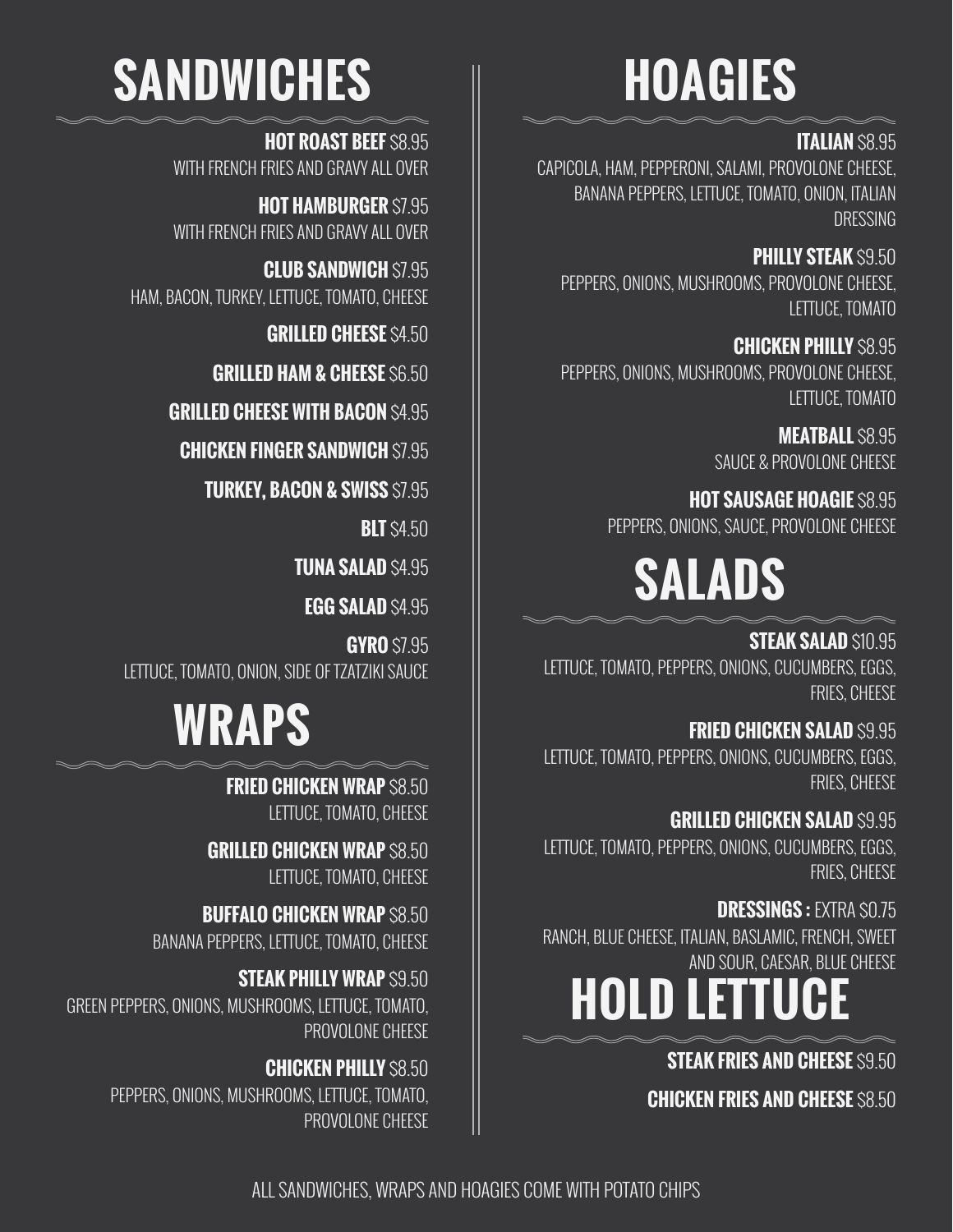### **WINGS**

**REGULAR OR BONELESS** \$6.50 (6) \$11.50 (12) INCLUDES RANCH OR BLUE CHEESE AND CELERY + Extra Ranch or Blue Cheese or Celery - \$0.50

> **WET : MILD HOT HOT BBQ HOT GARLIC MILD GARLIC BUTTER GARLIC PARMESAN BUTTER GARLIC HONEY MUSTARD MILD RANCH HOT RANCH HONEY CAJUN WET CAJUN HONEY GARLIC BBQ HONEY BBQ HOT BBQ GARLIC BEST DAMN BBQ RED BOURBON BBQ SMOKEY BBQ SRIRACHA BOURBON SCOOT'S APPLE BBQ PARMESAN PEPPERCORN RANCH DRY : DUST SEASONED DRY RANCH GARLIC SRIRACHA LEMON PEPPER CARIBBEAN JERK**

**MONDAY AND THURSDAY 50 CENT WING NIGHT ! 6P-10P, EAT IN ONLY**

## **BURGERS & CHICKEN**

**BURGER / CHICKEN (FRIED OR GRILLED) \$8.50 ALL SERVED WITH FRIES**

> **CHOICE OF CHEESE :** AMERICAN, PROVOLONE, SWISS

> > **CHOICE OF SAUCE :** BBQ OR HOT OR NONE

**CHOICE OF TOPPINGS :** LETTUCE, TOMATO, ONION, PICKLE, PEPPER RINGS

> **CONDIMENTS :** KETCHUP, MUSTARD, MAYO, RELISH

**EXTRAS :** MUSHROOMS \$0.75 ; BACON \$1.00, EXTRA CHEESE; \$0.75

**BIG SCOOT BURGER** \$10.50 1LB BURGER, CAPICOLA, HAM, CAJUN, A1, JALAPEÑOS, AMERICAN CHEESE , PROVOLONE CHEESE, FRIES AND A SIDE OF DIJON MUSTARD

\*\* CONSUMING RAW OR UNDERCOOKED MEATS, POULTRY, SEAFOOD, SHELLFISH OR EGGS MAY INCREASE YOUR RISK OF FOODBORNE ILLNESS. \*\*

### **DINNERS**

#### **SPAGHETTI DINNER \$8.95**

1 LB PASTA, 2 MEATBALLS, SAUCE, GARLIC TOAST, AND SIDE SALAD

#### **CHICKEN PARMESAN DINNER \$9.95**

PASTA, FRIED CHICKEN, SAUCE, SIDE SALAD, AND GARLIC TOAST